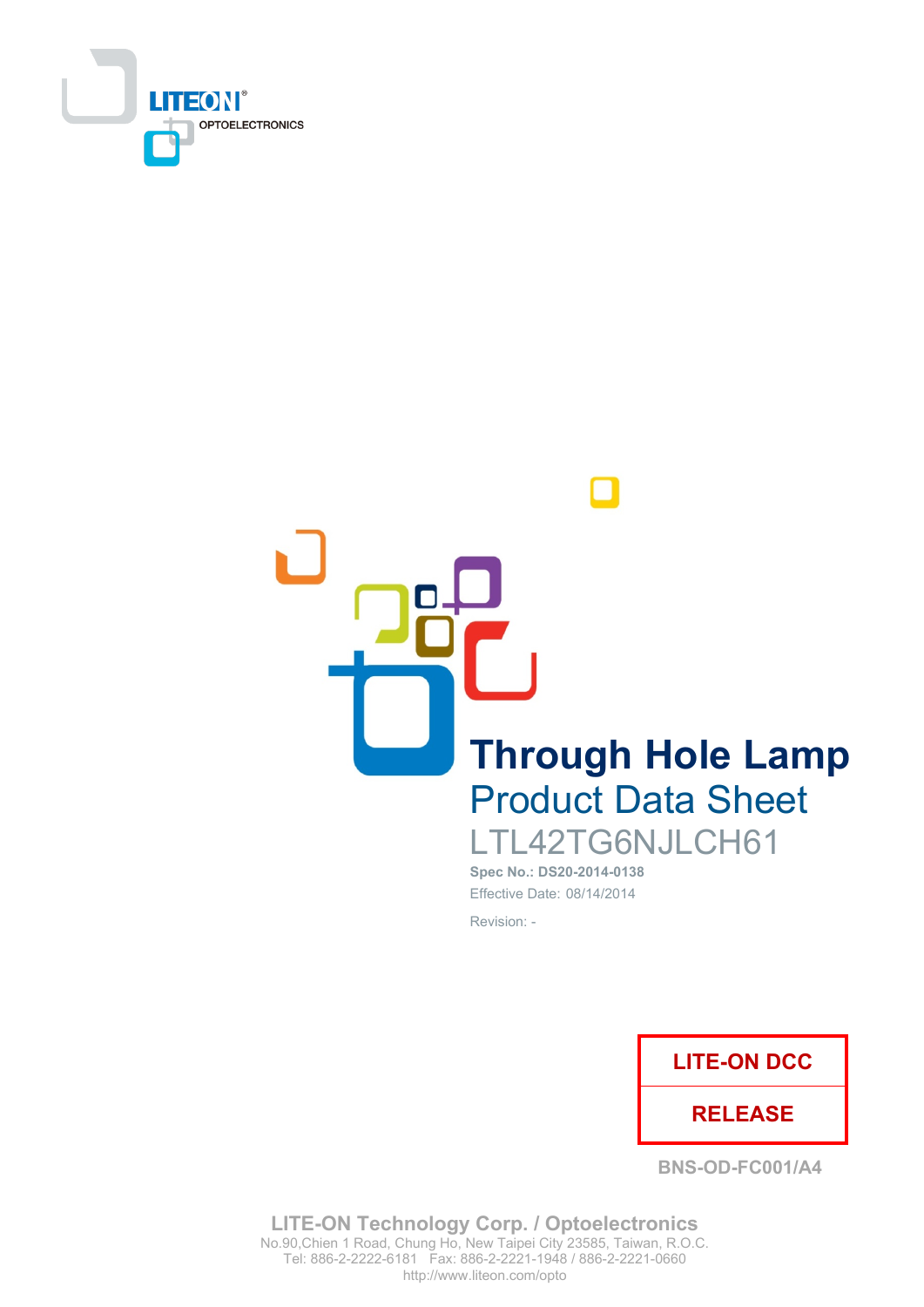

# Through Hole Lamp<br>LTL42TG6NJLCH61

# Through Hole Lamp

## LTL42NTG6NJLCH61

| Rev                                          | <b>Description</b>               | By        | <b>Date</b> |  |  |
|----------------------------------------------|----------------------------------|-----------|-------------|--|--|
| P001                                         | <b>Preliminary Specification</b> | Chalerm Y | 07/08/2014  |  |  |
|                                              |                                  |           |             |  |  |
|                                              |                                  |           |             |  |  |
|                                              |                                  |           |             |  |  |
|                                              |                                  |           |             |  |  |
|                                              |                                  |           |             |  |  |
| Above data for PD and Customer tracking only |                                  |           |             |  |  |
|                                              | NPPR Received and Upload on OPNC | Chalerm Y | 07/08/2014  |  |  |
|                                              |                                  |           |             |  |  |
|                                              |                                  |           |             |  |  |
|                                              |                                  |           |             |  |  |
|                                              |                                  |           |             |  |  |
|                                              |                                  |           |             |  |  |

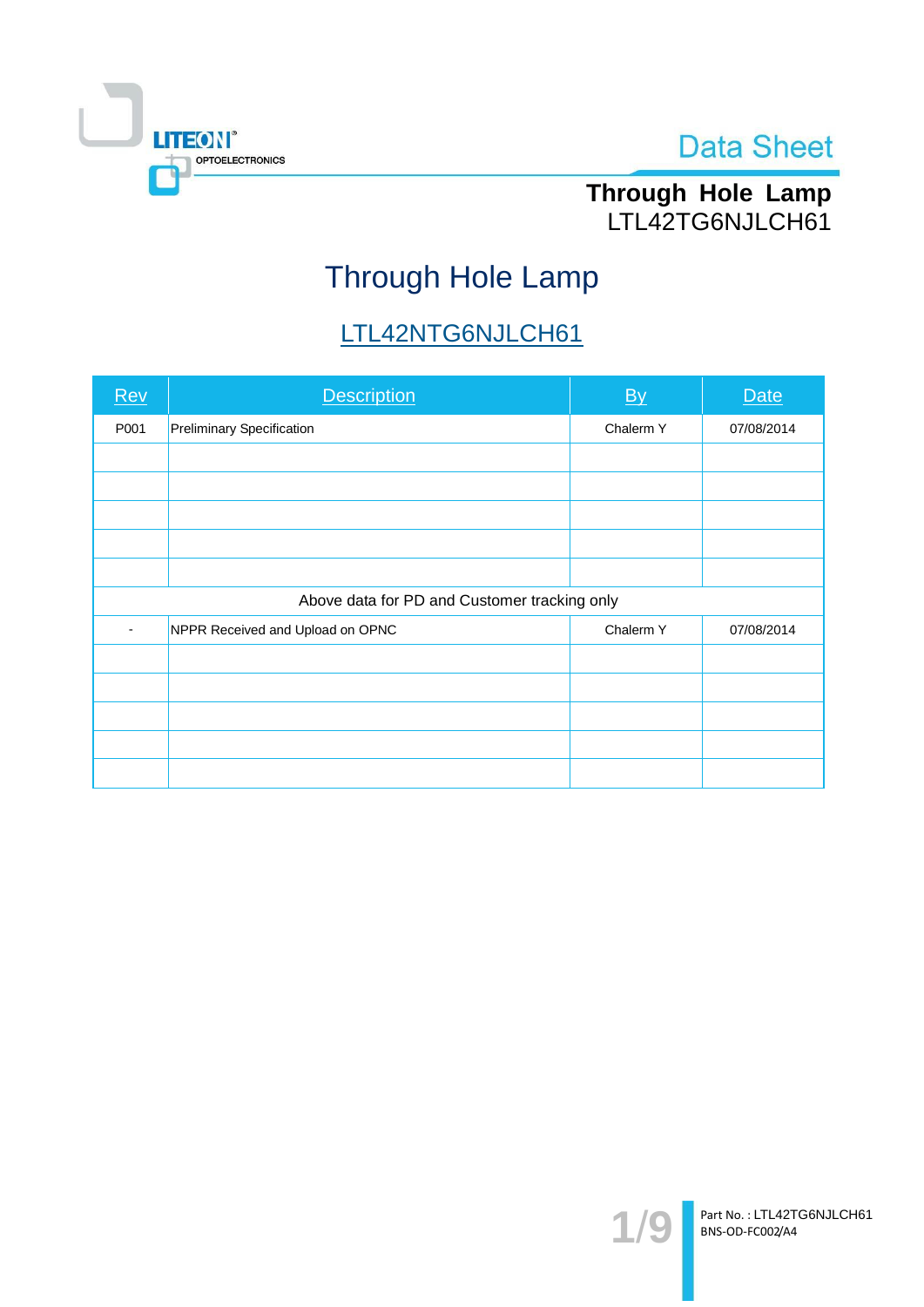

### **Through Hole Lamp** LTL42TG6NJLCH61

### 1. Description

CBI (Circuit Board Indicator) is a black plastic right angle Holder (Housing) which mates with Lite-On LED lamps. Lite-On CBI is available in a wide variety of packages, including top-view (Spacer) or right angle and horizontal or vertical arrays which is stackable and easy to assembly.

#### 1.1. Features

- Designed for ease in circuit board assembly.  $\blacksquare$
- Black case enhance contrast ratio.  $\blacksquare$
- $\blacksquare$ Solid state light source.
- Low power consumption & High efficiency.
- Lead free product & RoHS Compliant.
- T-1 lamp: Emitted color is InGaN green with white diffused lens.

### **1.2. Applications**

- Computer.
- Communication.
- Consumer.
- Industrial.

### **2. Outline Dimensions**





#### **Notes:**

- 1. All dimensions are in millimeters (inches).
- 2. Tolerance is ±0.25mm (.010") unless otherwise noted.
- 3. The Holder (Housing) material is plastic black.
- 4. The LED lamp is green color with white diffuse lens.
- 5. Specifications are subject to change without notice.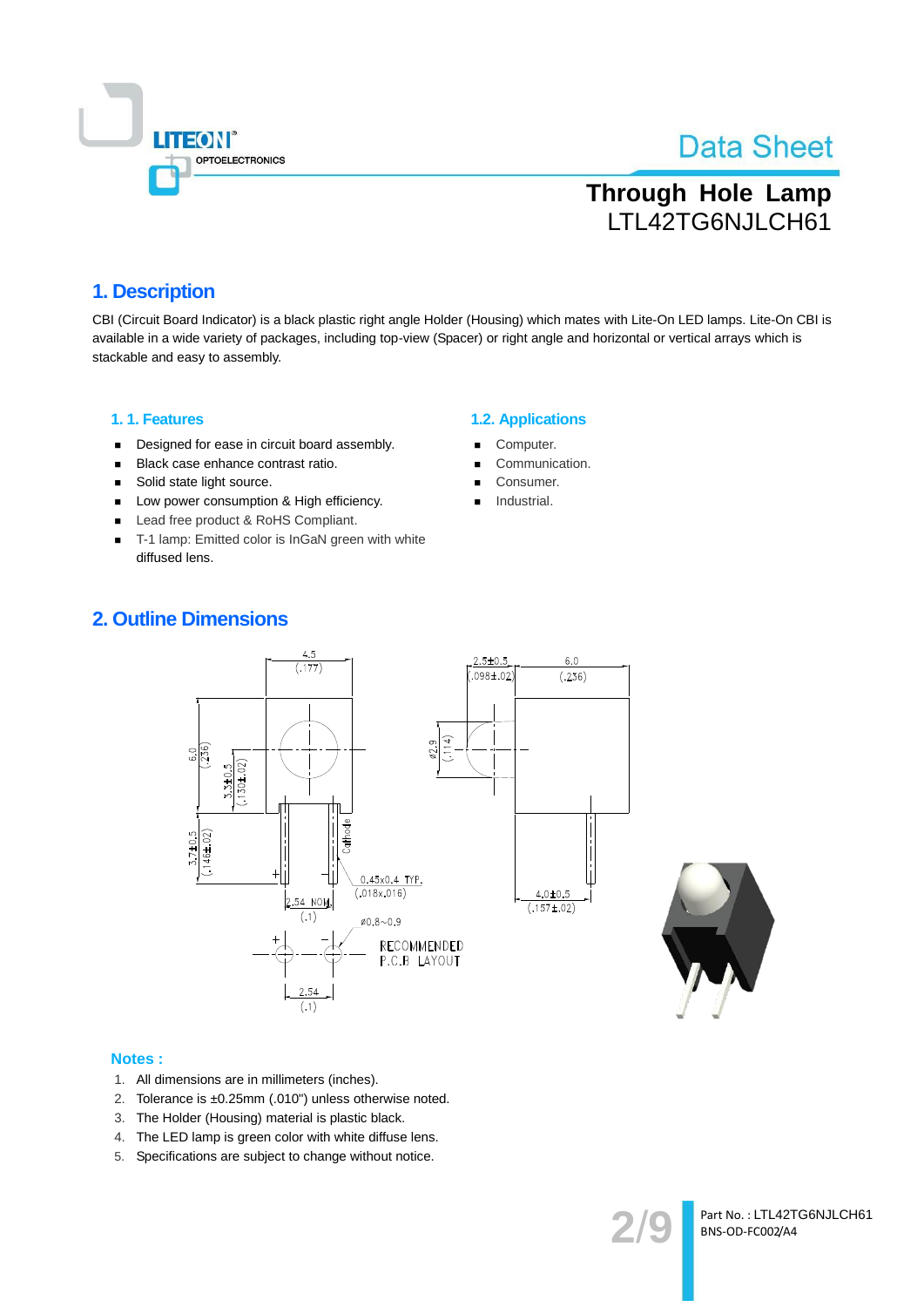

### Through Hole Lamp LTL42TG6NJLCH61

### 3. Absolute Maximum Ratings at TA=25°C

| <b>Parameter</b>                                  | <b>Maximum Rating</b>                 | <b>Unit</b> |  |
|---------------------------------------------------|---------------------------------------|-------------|--|
| <b>Power Dissipation</b>                          | 120                                   | mW          |  |
| <b>Peak Forward Current</b>                       |                                       |             |  |
| (Duty Cycle $\leq$ 1/10, Pulse Width $\leq$ 10ms) | 100                                   | mA          |  |
| DC Forward Current                                | 30                                    | mA          |  |
| <b>Operating Temperature Range</b>                | $-40^{\circ}$ C to + 85 $^{\circ}$ C  |             |  |
| Storage Temperature Range                         | $-40^{\circ}$ C to + 100 $^{\circ}$ C |             |  |
| <b>Lead Soldering Temperature</b>                 |                                       |             |  |
| $[2.0$ mm $(.079")$ From Body]                    | 260°C for 5 Seconds Max.              |             |  |

### 4. Electrical / Optical Characteristics at TA=25°C

| <b>Parameter</b>         | <b>Symbol</b> | Min. | Тур. | Max. | <b>Unit</b> | <b>Test Condition</b> |
|--------------------------|---------------|------|------|------|-------------|-----------------------|
|                          |               | 50   |      | 110  |             | $IF = 2mA$            |
| Luminous Intensity       | IV            | 140  |      | 400  | mcd         | $IF = 20mA$           |
|                          |               |      |      |      |             | Note 1, 5             |
| Viewing Angle            | 201/2         |      | 100  |      | deg         | Note 2 (Fig.6)        |
|                          | λP            |      | 518  |      |             | Measurement           |
| Peak Emission Wavelength |               |      |      |      |             | @Peak (Fig.1)         |
| Dominant Wavelength      | λd            | 527  |      | 535  | nm          | Note 4                |
| Spectral Line Half-Width | Δλ            |      | 35   |      | nm          |                       |
|                          |               | 1.6  | 2.6  | 3.0  | $\vee$      | $IF = 2mA$            |
| <b>Forward Voltage</b>   | <b>VF</b>     | 2.5  | 3.0  | 3.8  |             | $IF = 10mA$           |
| <b>Reverse Current</b>   | IR.           |      |      | 10   | μA          | $VR = 5V$ , Note 6    |

### **NOTE:**

1. Luminous intensity is measured with a light sensor and filter combination that approximates the CIE eye-response curve.

2. 01/2 is the off-axis angle at which the luminous intensity is half the axial luminous intensity.

- 3. The dominant wavelength, Ad is derived from the CIE chromaticity diagram and represents the single wavelength which defines the color of the device.
- 4. Iv classification code is marked on each packing bag.
- 5. The Iv guarantee should be added ±15% tolerance.

6. Reverse voltage (VR) condition is applied for IR test only. The device is not designed for reverse operation.

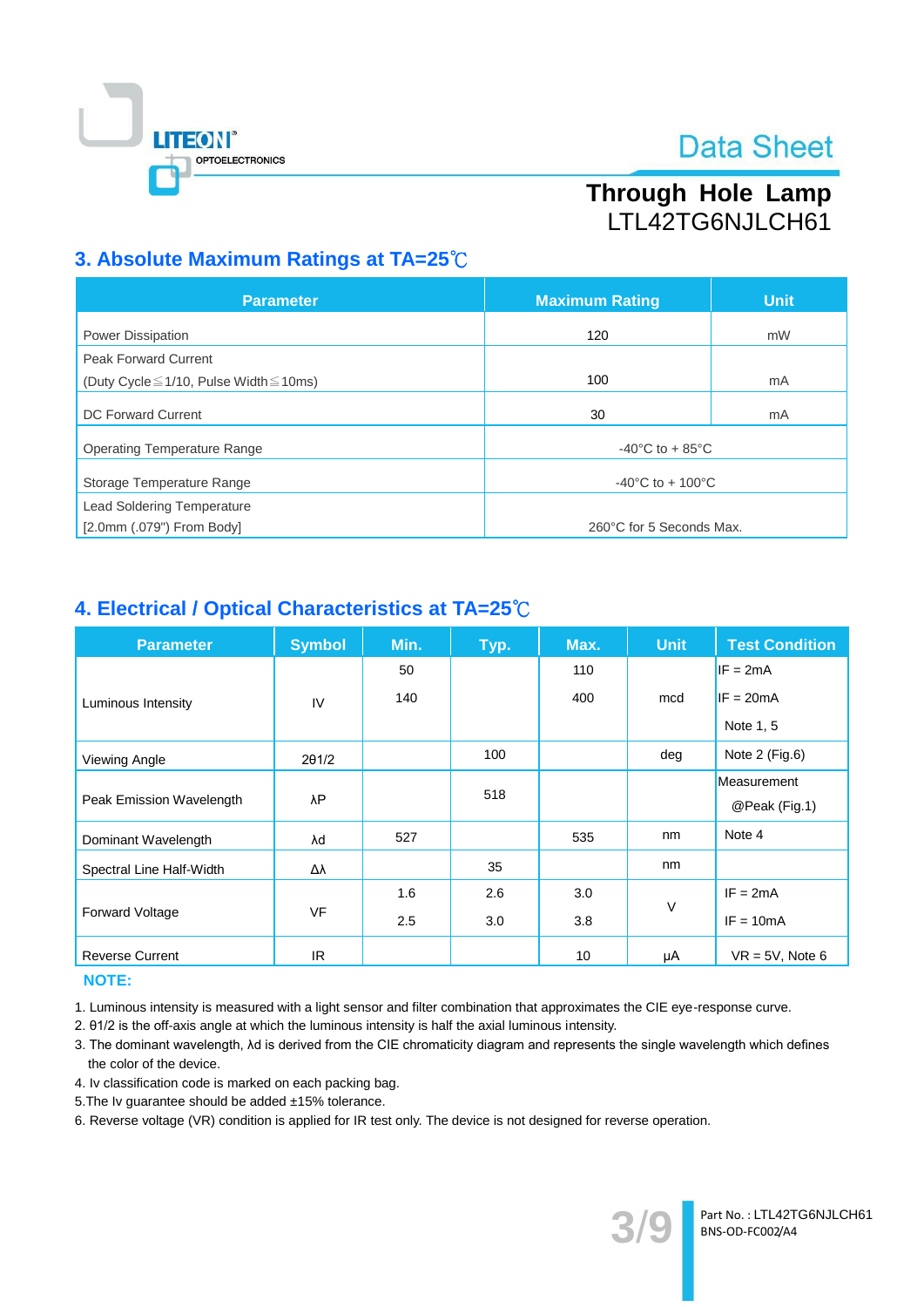

### Through Hole Lamp LTL42TG6NJLCH61

### 5. Typical Electrical / Optical Characteristics Curves

(25°C Ambient Temperature Unless Otherwise Noted)







Part No.: LTL42TG6NJLCH61 BNS-OD-FC002/A4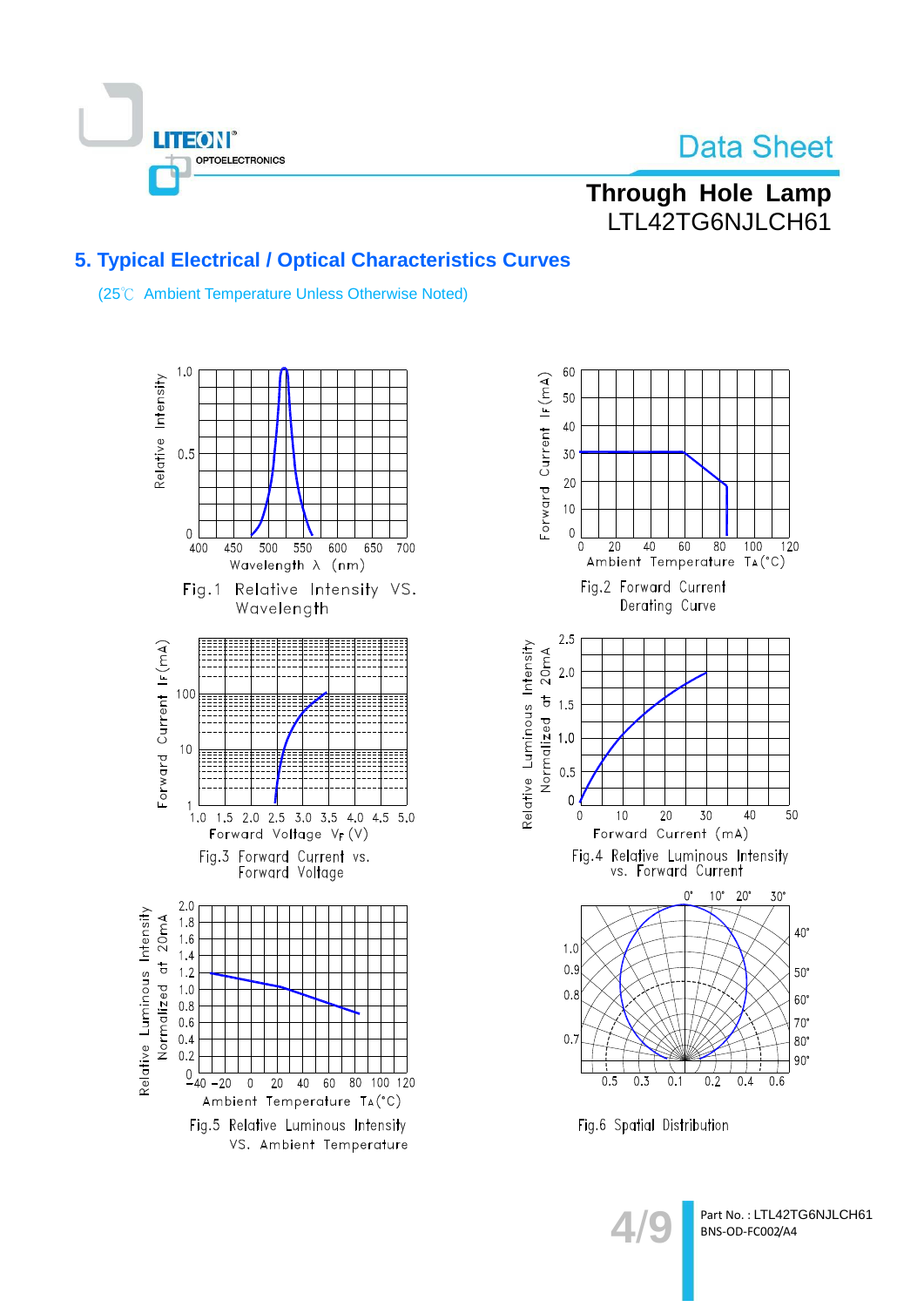

### **Through Hole Lamp** LTL42TG6NJLCH61

### **6. Packing Specification**

### 500, 200 or 100 pcs per packing bag



10 packing bags per inner carton Total 5,000 pcs per inner carton



8 Inner cartons per outer carton

Total 40,000 pcs per outer carton In every shipping lot, only the last pack will be non-full packing





Part No.: LTL42TG6NJLCH61 BNS-OD-FC002/A4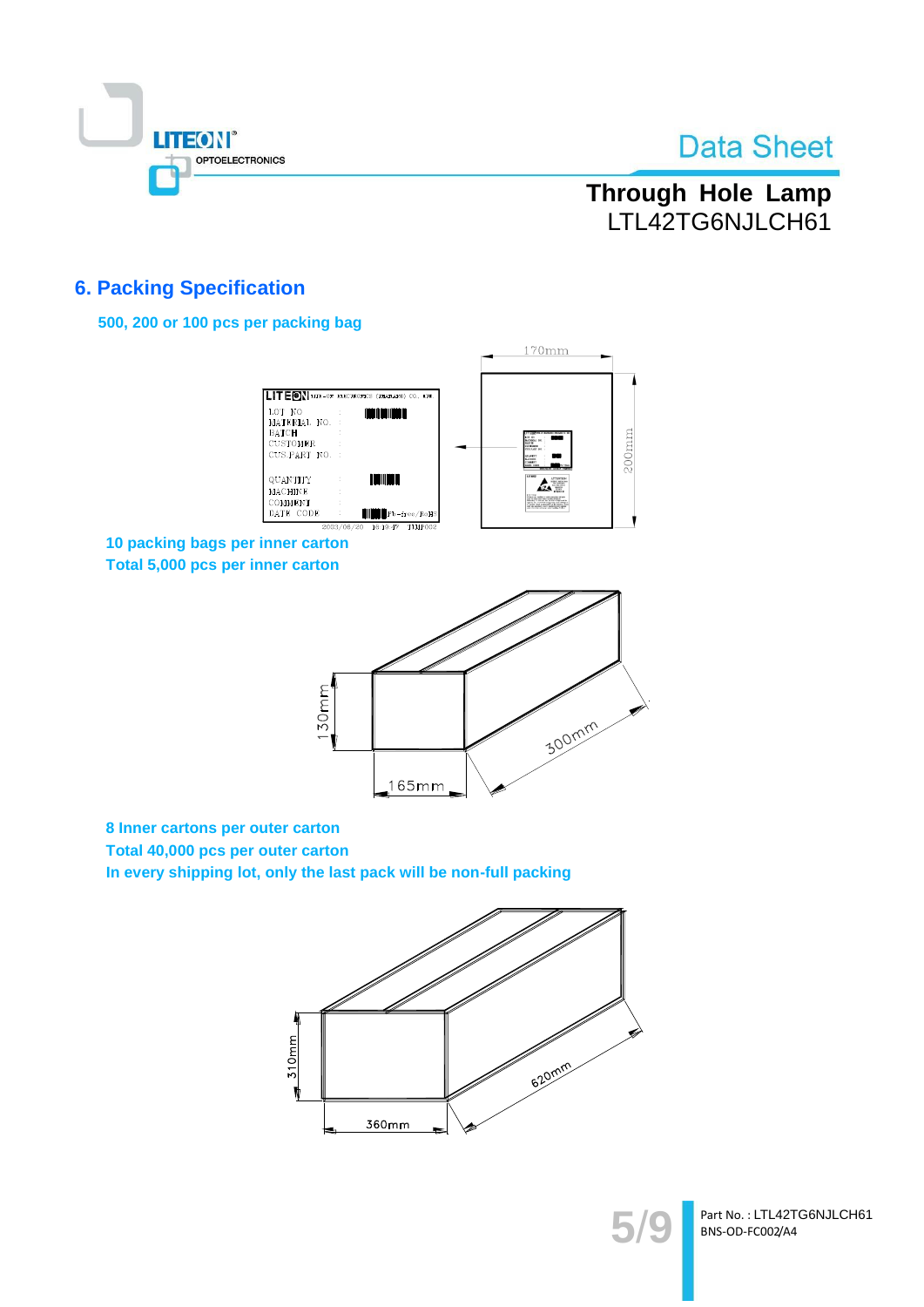

### Through Hole Lamp LTL42TG6NJLCH61

### **7. Bin Table Specification**

| Luminous Intensity, Unit: mcd, IF=2mA |      |      |  |  |
|---------------------------------------|------|------|--|--|
| <b>Iv Bin Code</b>                    | Min. | Max. |  |  |
| С                                     | 50   | 65   |  |  |
|                                       | 65   | 85   |  |  |
| F                                     | 85   | 110  |  |  |

Note: Tolerance of each bin limit is ±15%

| Dominant Wavelength, Unit :nm, IF=2mA |       |       |  |  |
|---------------------------------------|-------|-------|--|--|
| <b>Hue Bin Code</b>                   | Min.  | Max.  |  |  |
| G <sub>12</sub>                       | 527.0 | 531.0 |  |  |
| G <sub>13</sub>                       | 531.0 | 535.0 |  |  |

Note: Tolerance of each bin limit is ±1nm

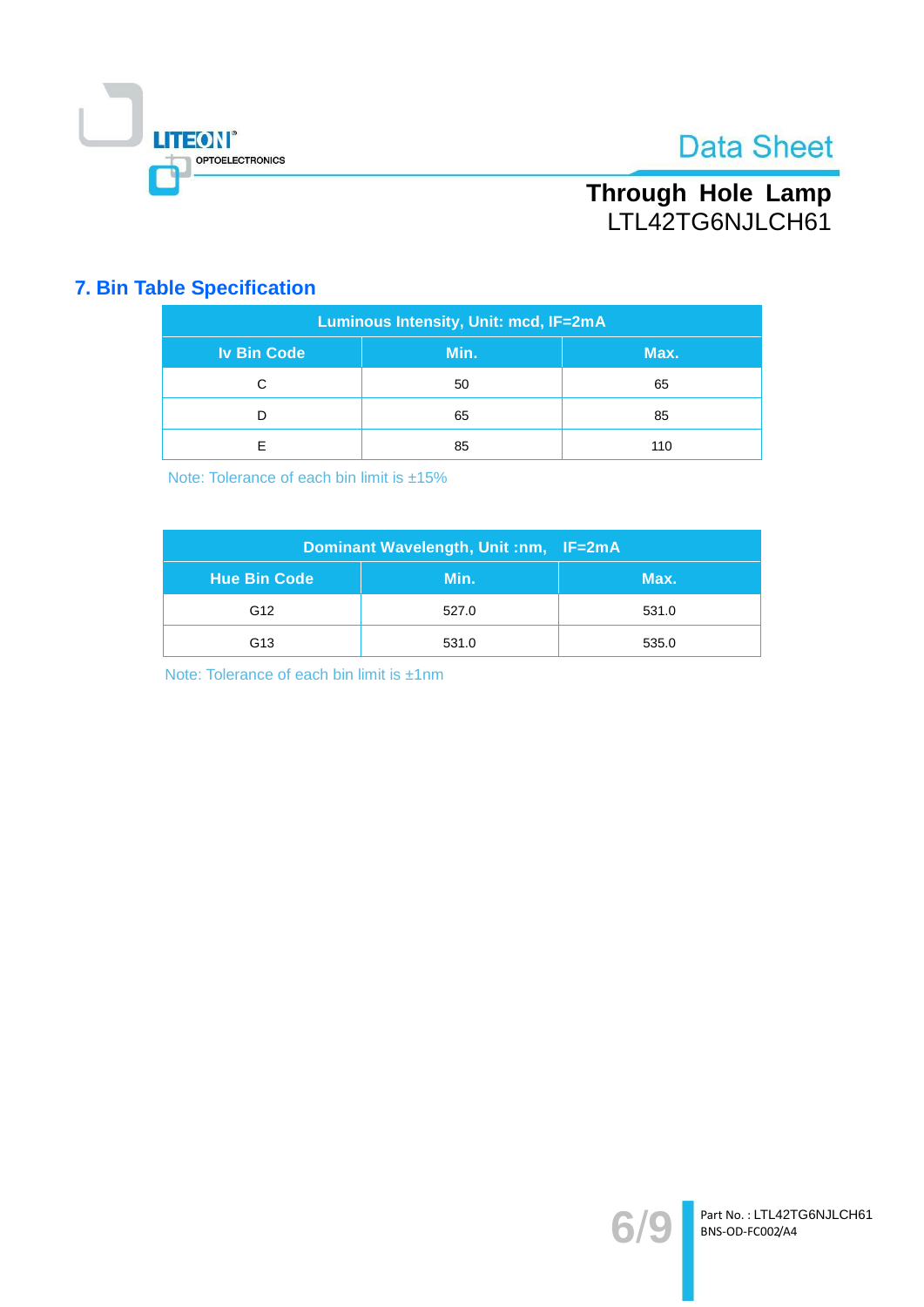

### **Through Hole Lamp** LTL42TG6NJLCH61

### **8. CAUTIONS**

#### **8.1. Application**

This LED lamp is good for application of indoor and outdoor sign, also ordinary electronic equipment.

#### 8.2. Storage

The storage ambient for the LEDs should not exceed 30°C temperature or 70% relative humidity. It is recommended that LEDs out of their original packaging are used within three months. For extended storage out of their original packaging, it is recommended that the LEDs be stored in a sealed container with appropriate desiccant or in desiccators with nitrogen ambient.

#### 8.3. Cleaning

Use alcohol-based cleaning solvents such as isopropyl alcohol to clean the LEDs if necessary.

#### 8.4. Lead Forming & Assembly

During lead forming, the leads should be bent at a point at least 3mm from the base of LED lens. Do not use the base of the lead frame as a fulcrum during forming. Lead forming must be done before soldering, at normal temperature. During assembly on PCB, use minimum clinch force possible to avoid excessive mechanical stress.

#### 8.5. Soldering

When soldering, leave a minimum of 2mm clearance from the base of the lens/Holder to the soldering point. Dipping the lens/Holder into the solder must be avoided. Do not apply any external stress to the lead frame during soldering while the LED is at high temperature.

#### **Recommended soldering conditions:**

|                                           | <b>Soldering iron</b>                                                                                              | <b>Wave soldering</b>                                                          |                                                                                                                                            |  |
|-------------------------------------------|--------------------------------------------------------------------------------------------------------------------|--------------------------------------------------------------------------------|--------------------------------------------------------------------------------------------------------------------------------------------|--|
| Temperature<br>Soldering time<br>Position | $350^{\circ}$ C Max.<br>3 seconds Max.<br>(one time only)<br>No closer than 2mm<br>from the base of the epoxy bulb | Pre-heat<br>Pre-heat time<br>Solder wave<br>Soldering time<br>Dipping Position | $120^{\circ}$ C Max.<br>100 seconds Max.<br>$260^{\circ}$ C Max.<br>5 seconds Max.<br>No lower than 2mm from the<br>base of the epoxy bulb |  |

Note: Excessive soldering temperature and/or time might result in deformation of the LED lens or catastrophic failure of the LED. IR reflow is not suitable process for through hole type LED lamp product. Max temperature of wave soldering is not means that Holder's HDT/Melting temperature.

#### 8.6. Drive Method

An LED is a current-operated device. In order to ensure intensity uniformity on multiple LEDs connected in parallel in an application, it is recommended that a current limiting resistor be incorporated in the drive circuit, in series with each LED as shown in Circuit A below.







**Circuit model (B)** 

(A) Recommended circuit

(B) The brightness of each LED might appear different due to the differences in the I-V characteristics of those LEDs.

Part No.: LTL42TG6NJLCH61 BNS-OD-FC002/A4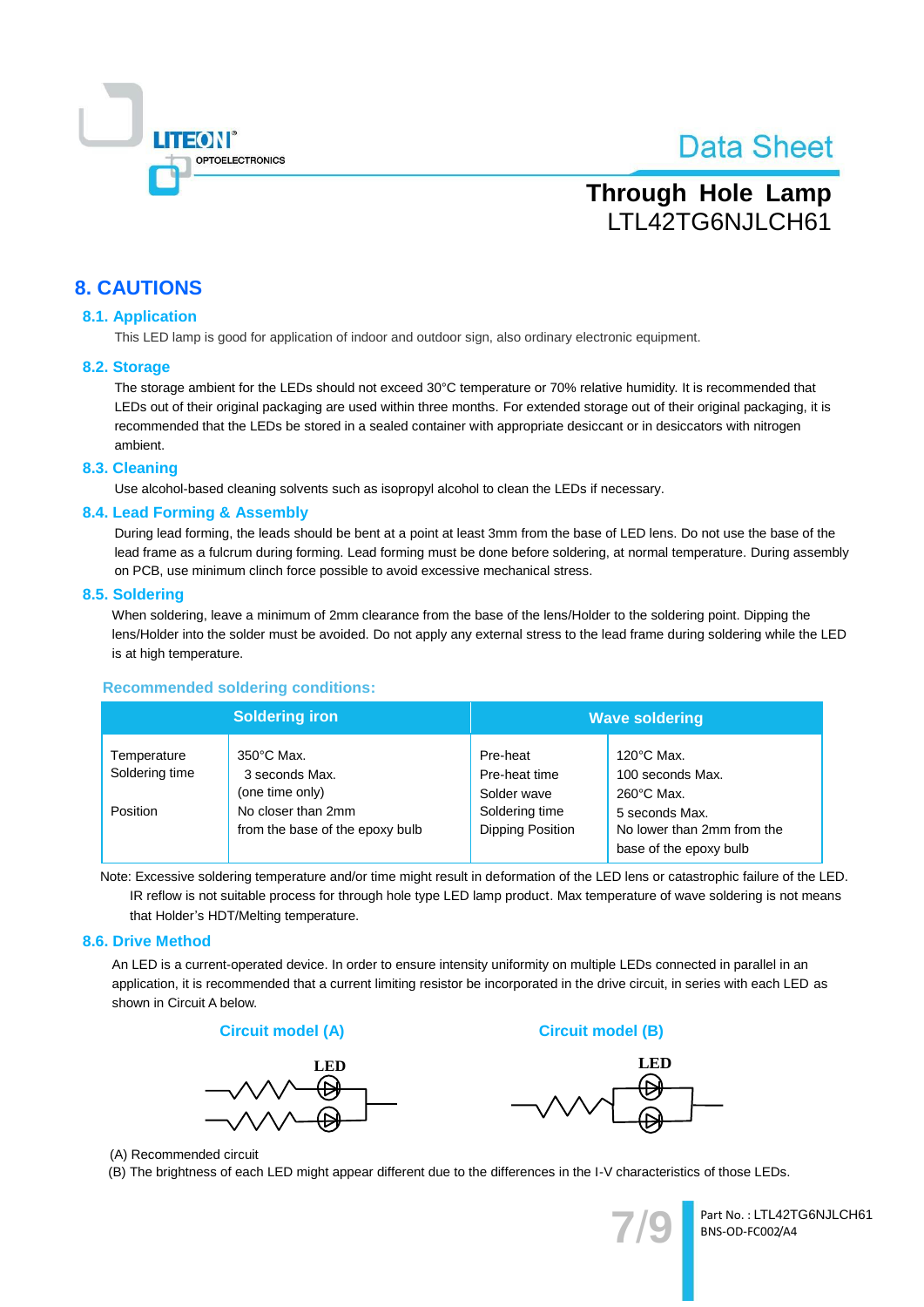

### **Through Hole Lamp** LTL42TG6NJLCH61

### 8.7. ESD (Electrostatic Discharge)

#### Static Electricity or power surge will damage the LED. **Suggestions to prevent ESD damage:**

- Use a conductive wrist band or anti- electrostatic glove when handling these LEDs
- All devices, equipment, and machinery must be properly grounded
- Work tables, storage racks, etc. should be properly grounded
- Use ion blower to neutralize the static charge which might have built up on surface of the LEDs plastic lens as a result of friction between LEDs during storage and handing

#### **Suggested checking list:**

#### **Training and Certification**

8.7.1.1. Everyone working in a static-safe area is ESD-certified?

8.7.1.2. Training records kept and re-certification dates monitored?

#### **Static-Safe Workstation & Work Areas**

8.7.2.1. Static-safe workstation or work-areas have ESD signs?

- 8.7.2.2. All surfaces and objects at all static-safe workstation and within 1 ft measure less than 100V?
- 8.7.2.3. All ionizer activated, positioned towards the units?
- 8.7.2.4. Each work surface mats grounding is good?

#### **Personnel Grounding**

- 8.7.3.1. Every person (including visitors) handling ESD sensitive (ESDS) items wear wrist strap, heel strap or conductive shoes with conductive flooring?
- 8.7.3.1. If conductive footwear used, conductive flooring also present where operator stand or walk?
- 8.7.3.2. Garments, hairs or anything closer than 1 ft to ESD items measure less than 100V\*?
- 8.7.3.3. Every wrist strap or heel strap/conductive shoes checked daily and result recorded for all DLs?
- 8.7.3.4. All wrist strap or heel strap checkers calibration up to date?

Note: \*50V for Blue LED.

#### **Device Handling**

8.7.4.1. Every ESDS items identified by EIA-471 labels on item or packaging?

- 8.7.4.2. All ESDS items completely inside properly closed static-shielding containers when not at static-safe workstation?
- 8.7.4.3. No static charge generators (e.g. plastics) inside shielding containers with ESDS items?
- 8.7.4.4. All flexible conductive and dissipative package materials inspected before reuse or recycle?

#### **Others**

- 8.7.5.1. Audit result reported to entity ESD control coordinator?
- 8.7.5.2. Corrective action from previous audits completed?
- 8.7.5.3. Are audit records complete and on file?